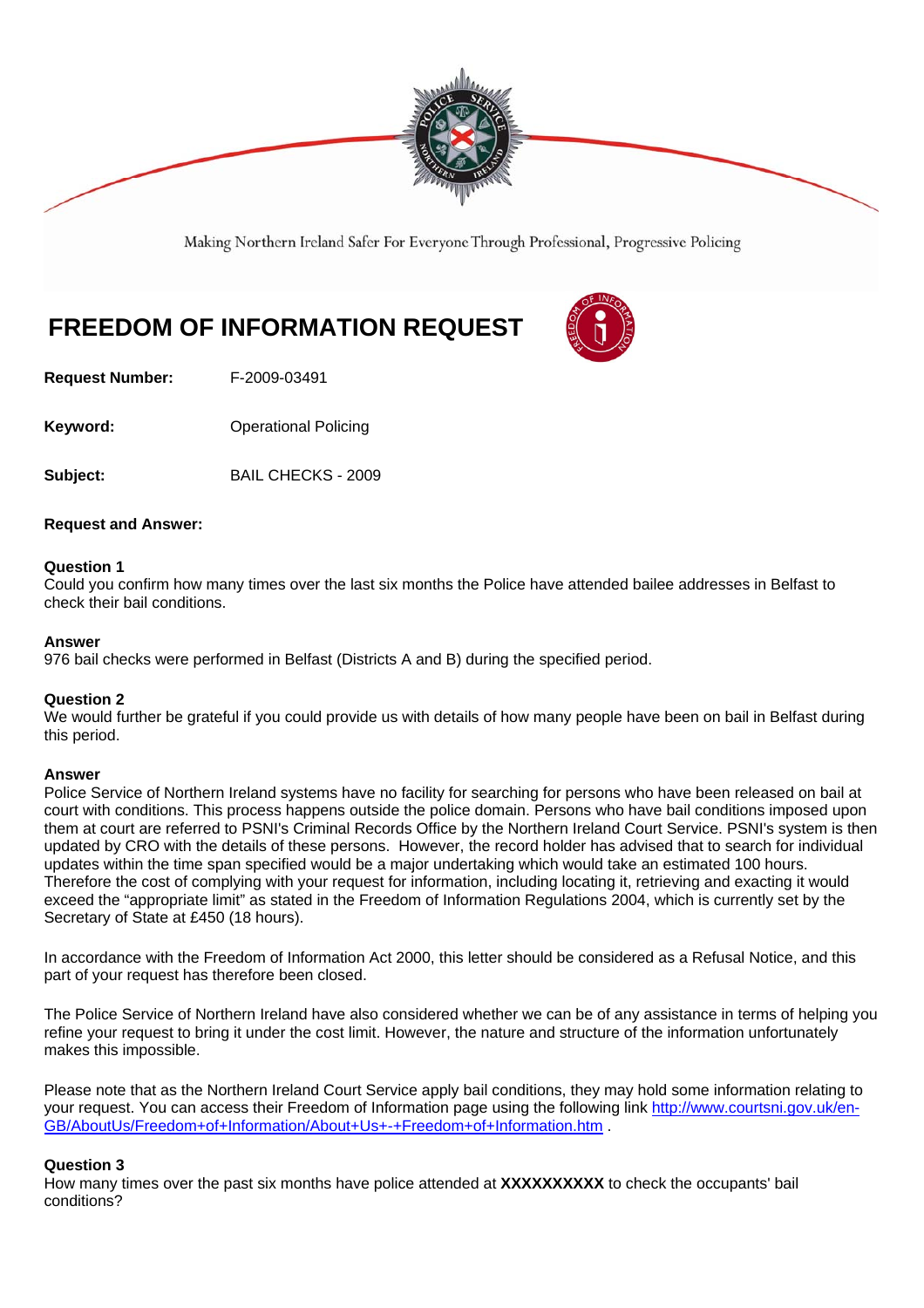### **Answer**

The PSNI can neither confirm nor deny it holds any information in relation to bail visits at the specified address. To confirm or deny any information is held in relation to this request may endanger the physical or mental health or safety of any individual living at this address. To confirm or deny that these checks may or may not have been carried out will reveal whether this address is the home of someone who is currently or has recently been on bail. This could provoke attacks on the property or on the individual/s therein and potentially disclose their personal data.

In accordance with the Freedom of Information Act 2000, this letter should be considered as a Refusal Notice, and the request has therefore been closed. I can, however, advise you, as required by Section 17 of the Act that such information, if it were to exist, would be reasonably expected to be exempted under;

# Section 38 (2) Health and Safety

Section 40 (5)(b)(i) Personal Information

Section 1 of the Freedom of Information Act 2000 (FOIA) places two duties on public authorities. Unless exemptions apply, the first duty at s1 (1) (a) is to confirm or deny whether the information specified in a request is held. The second duty at s1 (1) (b) is to disclose information that has been confirmed as being held. Where exemptions are relied upon section 17 of FOIA requires that we provide the applicant with a notice which: a) states that fact b) specifies the exemption(s) in question and c) states (if that would not otherwise be apparent) why the exemption applies.

Before refusing to comply with the provision of S1 (1) (a) of the Freedom of Information Act, the PSNI also has to analyse any public interest factors in neither confirming nor denying that information is or is not held if any of the exemptions are qualified in nature. Section 38 is a qualified exemption, so the public interest factors below are relevant. Section 40 is an absolute exemption therefore no public interest test is necessary.

# Section  $40(5)(b)(i)$  - Personal Information

This is a class based absolute exemption. In other words, confirming or denying that the information is held must constitute personal data and the release of this data must contravene at least one of the Data Protection Act Principles.

Confirming that this information is held would be revealing to the public at large the personal information of a third party i.e. that they are subject to bail checks. Confirming that no information is held would also be revealing to the world the personal information of the third party i.e. that they are not subject to bail checks. Criminal/disciplinary matters are considered to be confidential with no expectation of release to the world. Confirming or denying that the information is held would therefore be unfair and unlawful and breach the first data protection principle.

A disclosure under Freedom of Information is a release of information to the world in general and not an individual applicant.

No inference can be taken from this refusal that the information you have requested does or does not exist.

# Section 38 (2) Health and Safety.

### Favouring confirmation or denial

Confirming the existence of information would show that the PSNI are carrying out regular bail visits, which the public would expect, therefore improving public awareness and debate.

### Against confirmation or denial

The risks to the individual/s at the address would be significant if the existence of this information was confirmed. In addition, there may be a loss in confidence in the PSNI to protect the well being of the community.

### Balance of Public Interest

The potential harm to individuals living at the property in question outweighs any public benefit in knowing if information in relation to bails checks is held or not held for this address. Public safety is of paramount importance to the policing purpose and must be considered in respect of every confirmation or denial that information is or is not held.

If you have any queries regarding your request or this decision please do not hesitate to contact me on 028 9070 0164. When contacting the Freedom of Information Team, please quote the reference number listed at the beginning of this email.

If you are dissatisfied in any way with the handling of your request, you have the right to request a review. You should do this as soon as possible or in any case within two months of the date of issue of this letter. In the event that you require a review to be undertaken, you can do so by writing to the Head of Freedom of Information, PSNI Headquarters, 65 Knock